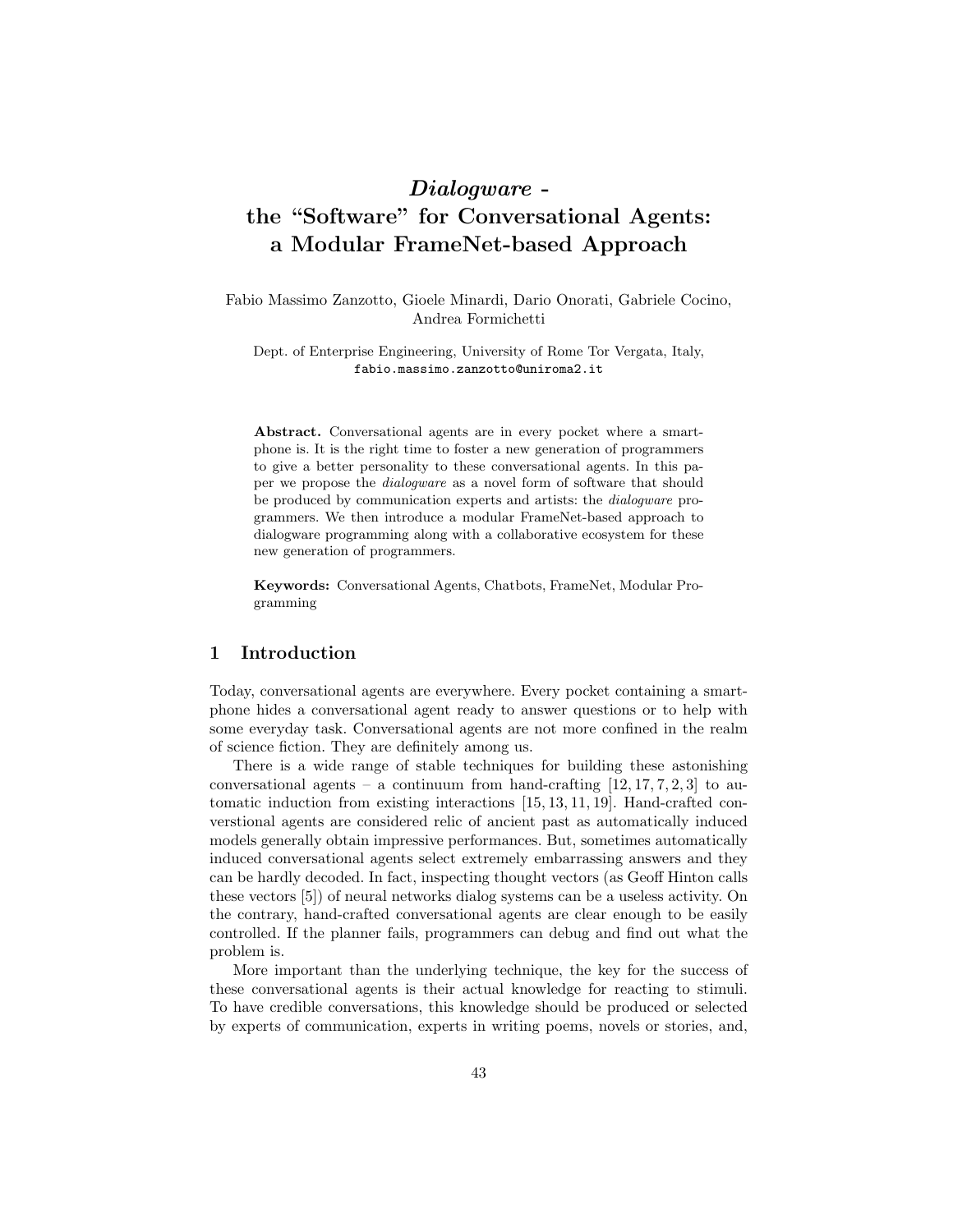finally, artists. In fact, these people are hired in conversational agent teams of big players, for example, to define Cortana, Microsoft has hired Jonathan Foster (a Hollywood film and TV writer) along with other people with the previous skills [9].

Hence, this is the dawn of the "dialogware" – a new form of software to program conversational machines. The "dialogware programmers" are the programmers for this new form of software. But, they are not programmers in the traditional sense and with the traditional software oriented mind. Hence, they need more intuitive interfaces.

In this paper, we propose the dialogware programming as a novel way of programming and we present an associated community-based ecosystem oriented to dialogware programmers. As any programming model, dialogware programming is based on modularity and reuse. To foster the development of dialogware modules, modules are organized using FrameNet [6, 4] and the dialogware programming ecosystem is equipped with easy-to-use and intuitive interfaces, allowing non-coders to easily contribute to the general dialogware library and to build their own conversational agents. We leverage on coding experience like Scratch [14], which are currently providing an option for non-programmers to code their own mobile apps [10] or program robotic environments [16].



Fig. 1. Dialogware Diagram Editor

# 2 Dialogware: Programming Principles

Dialogware is the knowledge for "programming" conversational agents. It is a novel form of software. This section presents this model by introducing the mod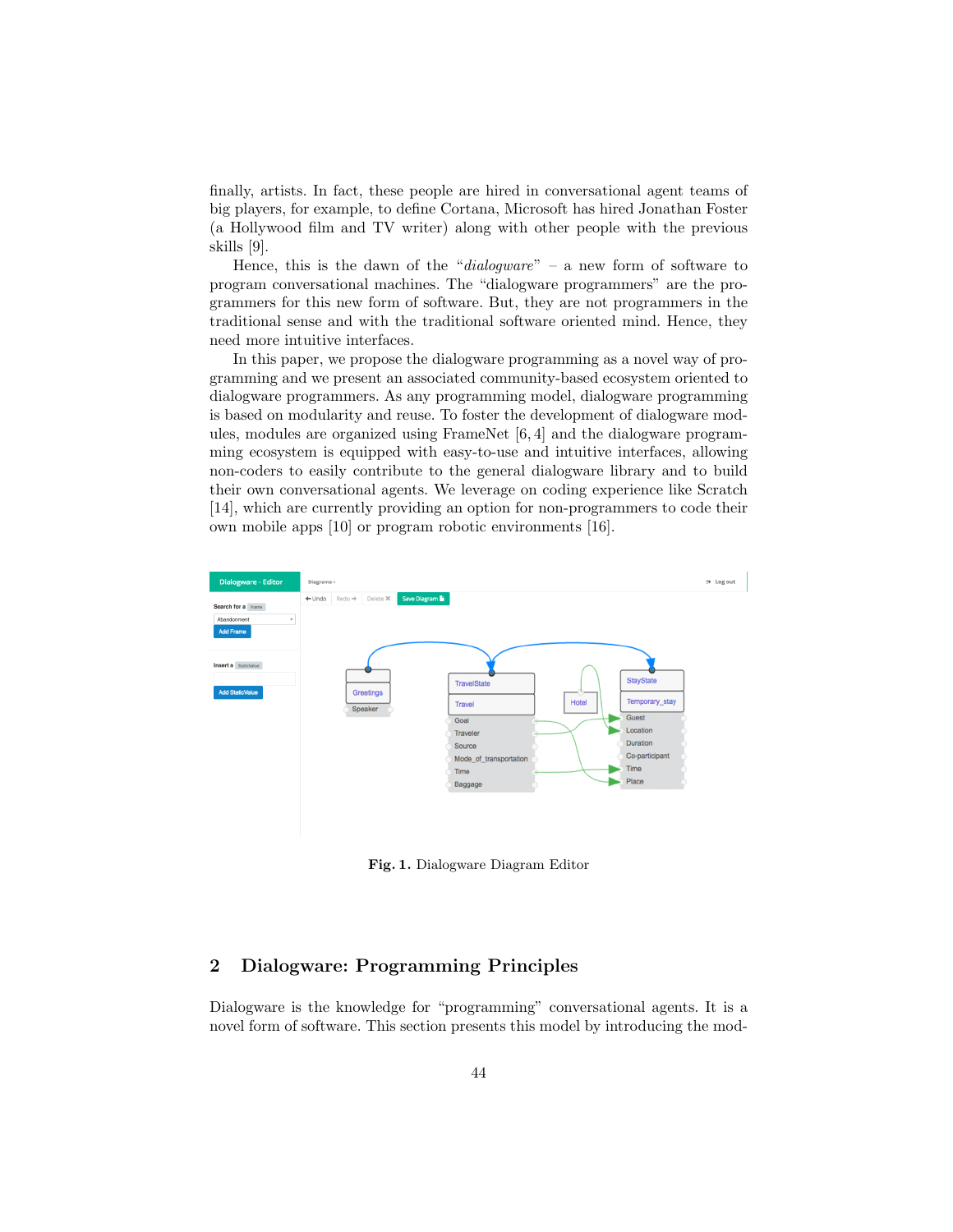ular approach, a basic hosting language and a way to produce dialog modules on the basic hosting language.

### 2.1 Building Conversational Agents by Combining Modules

The key point of our model is that conversational agents can be programmed with reusable dialog blocks and these dialog blocks can be organized using ontological languages and existing linguistic resources such as FrameNet [6, 4]. Hence, building conversational agents can be divided in two clear parts: combining dialog modules and programming specific modules if needed.

Having FrameNet [6, 4] and a set of ontological concepts, the activity of programming a new conversational agent for a specific task is the following. The first step is to select the prototypical situations, that is, the frames, involved in the dialog. In a goal based dialog, frame elements of each frame are considered as variables to be filled with a value through a conversation of the conversational agent of the user. The second step is to describe how dialogs over these frames interact in the general picture of the goal of the conversational agent. The last step is to program the specific dialogs for the specific frames if these are not still developed.

For example, we want to build a conversational agent for a travel agency. The goal of this agent is to gather the information needed to book the travel and the related accommodation. In the first step, we select the important frames which are Travel and Temporary stay and we select additional dialogs such as the Initial Greetings. The Travel frame has all the frame elements needed to book a trip – source, goal, mode\_of\_transportation, traveler and time – and the Temporary\_stay frame has all those to book an accommodation – *guest*, duration, time, place and guest. In the second step, we combine the frame dialog blocks to obtain the general dialog (see Fig. 1). The schema declares that the conversational agent starts from the greetings. Once this state is accomplished, the next dialog block is the Travel frame whose dialog aims to fill the free frame elements. The next state is the *Temporary\_stay* frame and some of its frame elements are filled with values of the previous state, for example, the goal of Travel fills the place of Temporary stay. In the last step, we fill the dialog blocks which are not defined.

### 2.2 Basic Hosting Language

To realize the strategy of building conversational agents by combining modules, we need a basic conversational agent technology that keeps tracks of the state of the conversation and has an explicit control of inner variables. These are the only real prerequisites for our approach.

Hence, we use the Artificial Intelligence Markup Language (AIML) [18] as host language. This language is based on a stimulus-response model where the interactions of conversational agents are described by prototypical stimuli associated to responses. Stimuli are written with a very simple pattern language which allows a wild card called *star* that can match sequences of characters. AIML has the definition of the status of the dialog (topic), the possibility of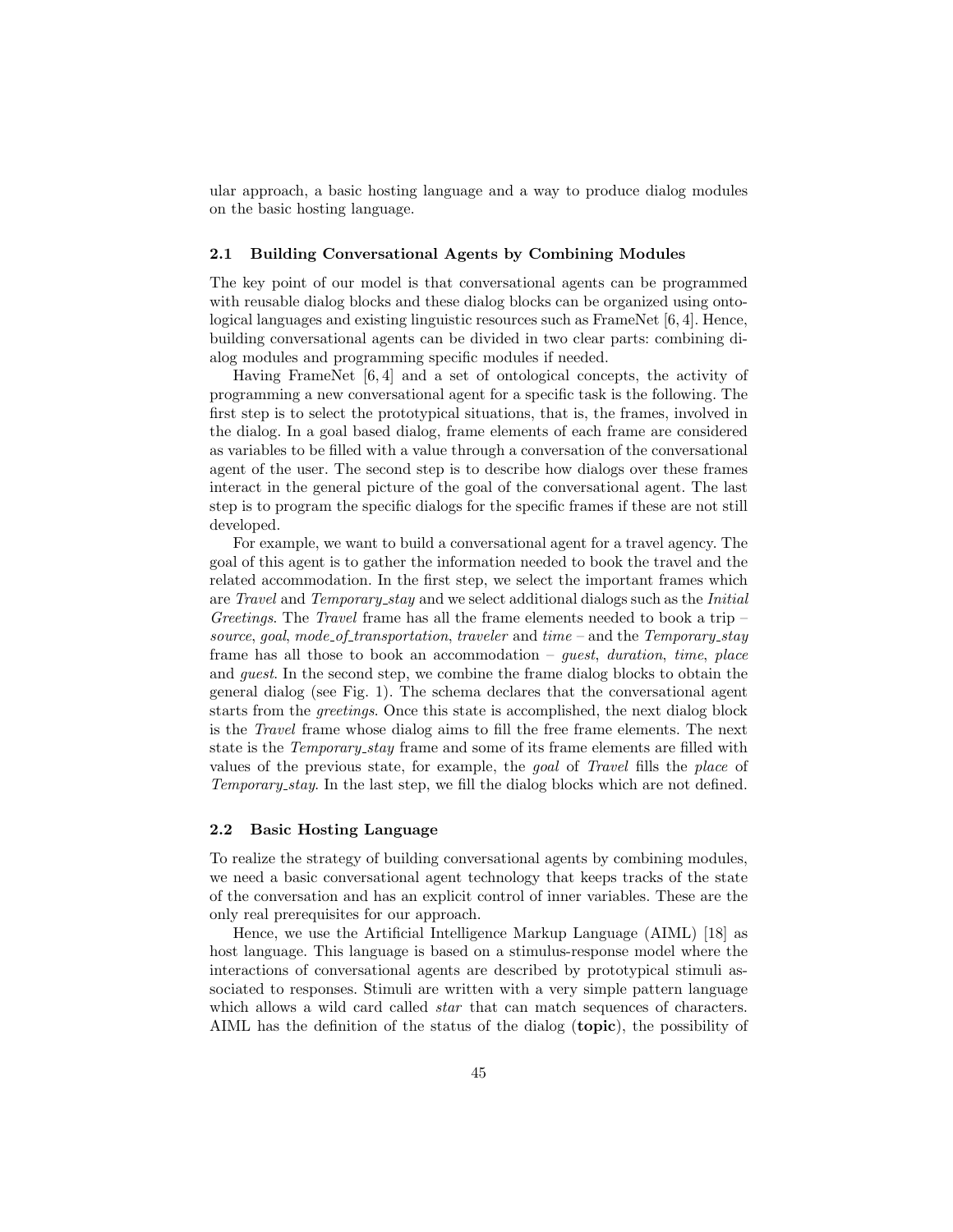defining paraphrases of prototypical stimuli with the so-called symbolic reduction (srai), the possibility of introducing variability in the output with a random choice between alternative responses and, finally, the possibility of managing inner variables, that is, storing (set), retrieving (get) and checking (condition) values.

Although simple, AIML is enough versatile for hosting the first version of the dialogware programming paradigm.

#### 2.3 Programming Basic Modules

Reusable goal-based dialog modules aims to fill a set of variables by asking questions. These modules based on FrameNet and on ontological resources are extremely interesting when building a goal-based conversational agent. As these modules are one of the key point of our model, we present a way to program these modules in a simple stimulus-response hosting language.

In AIML, we realize these reusable goal-based dialog modules with three main components: (1) a controlling backbone; (2) a set of interaction generators to stimulate answers containing values for variables; and, (3) a set of answer interpreters that capture values for variables.

The dialog module conversation backbone aims to fill all the variables of a given frame. Then, the backbone controls which variable has still to be filled and initiates the dialog for stimulating answers to fill missing variables. This backbone is then called when the state is entered and at the end of each answer interpretation. Given a frame with the variables  $v_1, v_2, \ldots, v_n$ , the backbone is a stimulus-response pair with the following aspect in a pseudo-language:

| stimulus: STARTPOINT                              |
|---------------------------------------------------|
| response:                                         |
| cases:                                            |
| $v_1 = \emptyset$ ?: call: Request_v <sub>1</sub> |
| $v_2 = \emptyset$ ?: call: Request_ $v_2$         |
|                                                   |
| $v_n = \emptyset$ ?: call: $Request\_v_n$         |
| default: call: FRAMEDONE                          |

where  $\emptyset$  is the empty value for a variable. This controlling backbone is called by the stimulus  $STARTPOINT$  and calls  $Request_{\neg v_i}$  for the first variable  $v_i$  which is still empty.  $Request_{v_i}$  is the set of interaction generators that stimulates answers for filling variable  $v_i$ . When all the variables are filled with values, the backbone calls  $FRAMEDONE$ . For example, for the frame Travel, variables are Traveller, Source, Goal and so on.

The set of interaction generators  $Request_{i}$  have the following form: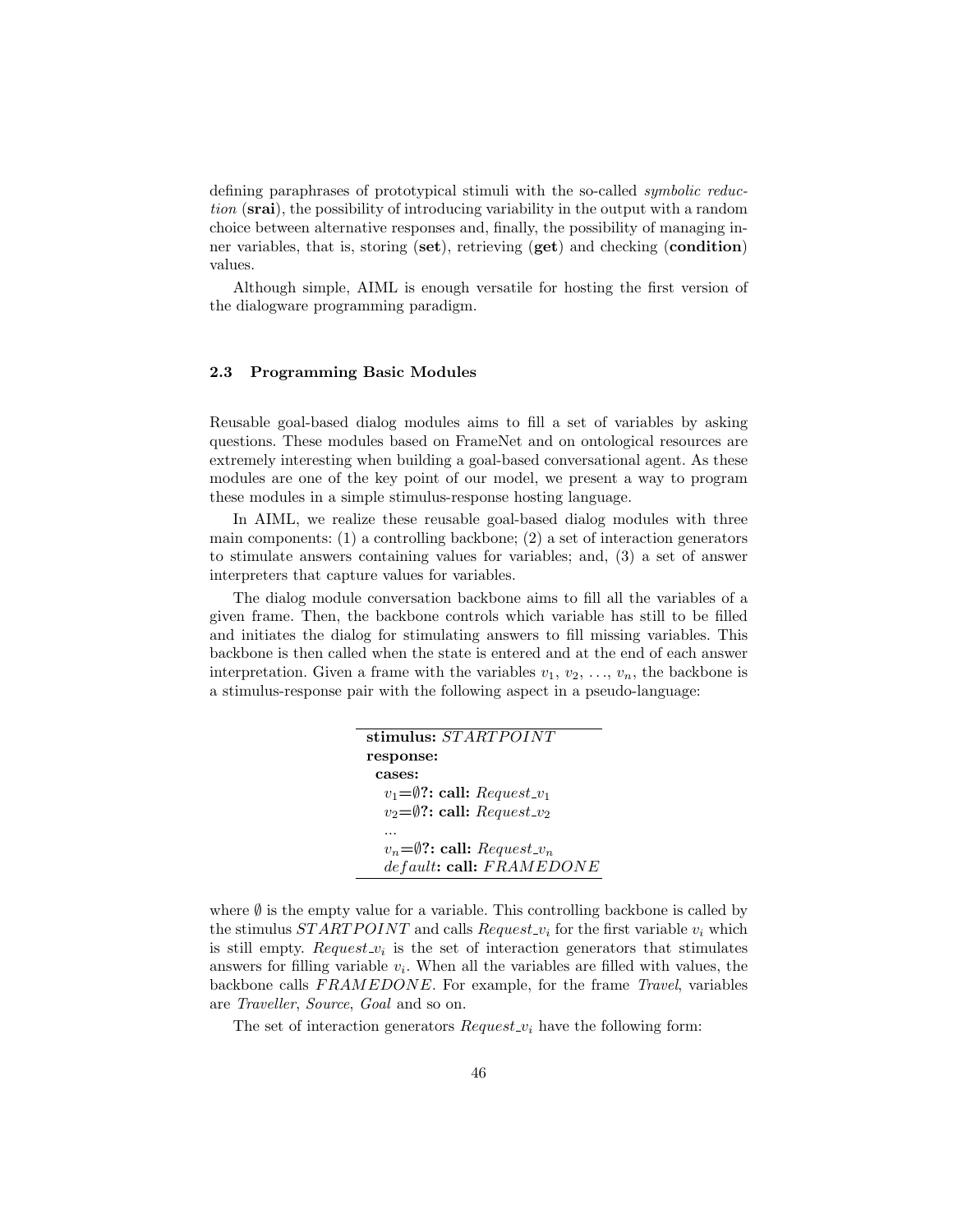

Fig. 2. Dialogware Frame Editing

| stimulus: $Request_{i}$              |  |
|--------------------------------------|--|
| response:                            |  |
| random choice:                       |  |
| "[ $Request_{\nu_i}$ interaction 1]" |  |
| "[ $Request_{\nu_i}$ interaction 2]" |  |
|                                      |  |
| "[ $Request_v_i$ interaction m]"     |  |

where " $[Request\_v_i]$  interaction j]" is an actual utterance for asking to fill the specific variable  $v_i$ . For example, for the variable  $Goal$  in the frame  $Travel$ , possible interactions are "Where are you going?" or "What's your final destination?".

For each request  $Request_v_i$ , there is a set of answer interpreters that are in charge of extracting variable fillers from answers given by users. These answer interpreters have the following form:

|                                         | [A possible answer<br>stimulus: to $Request_{v_i}$ with a<br>variable filler in $*$ |  |
|-----------------------------------------|-------------------------------------------------------------------------------------|--|
| response:                               |                                                                                     |  |
| set $v_i$ to: value that is filling $*$ |                                                                                     |  |
| call: STARTPOINT                        |                                                                                     |  |

Each answer interpreter captures a form of answer for a specific request  $Request\_v_i$ , extracts the value for the variable with a wildcard  $\ast$ , fills the variable  $v_i$  and, finally, call back the starting point of the dialog module. For example, a possible answer to *Request\_v<sub>i</sub>* for the variable Goal is "I want to go to \*". Then, interactions like "I want to go to New York" will be matched and the value of  $*$  will be New York. The value of ∗ will be used to fill the variable Goal.

## 3 Dialogware: the Programming Eco-system

The Dialogware programming eco-system consists of two main parts: the Dialog Diagram Editor and the Frame Editing. This section describes these two main components and the overall implementation details of the ecosystem.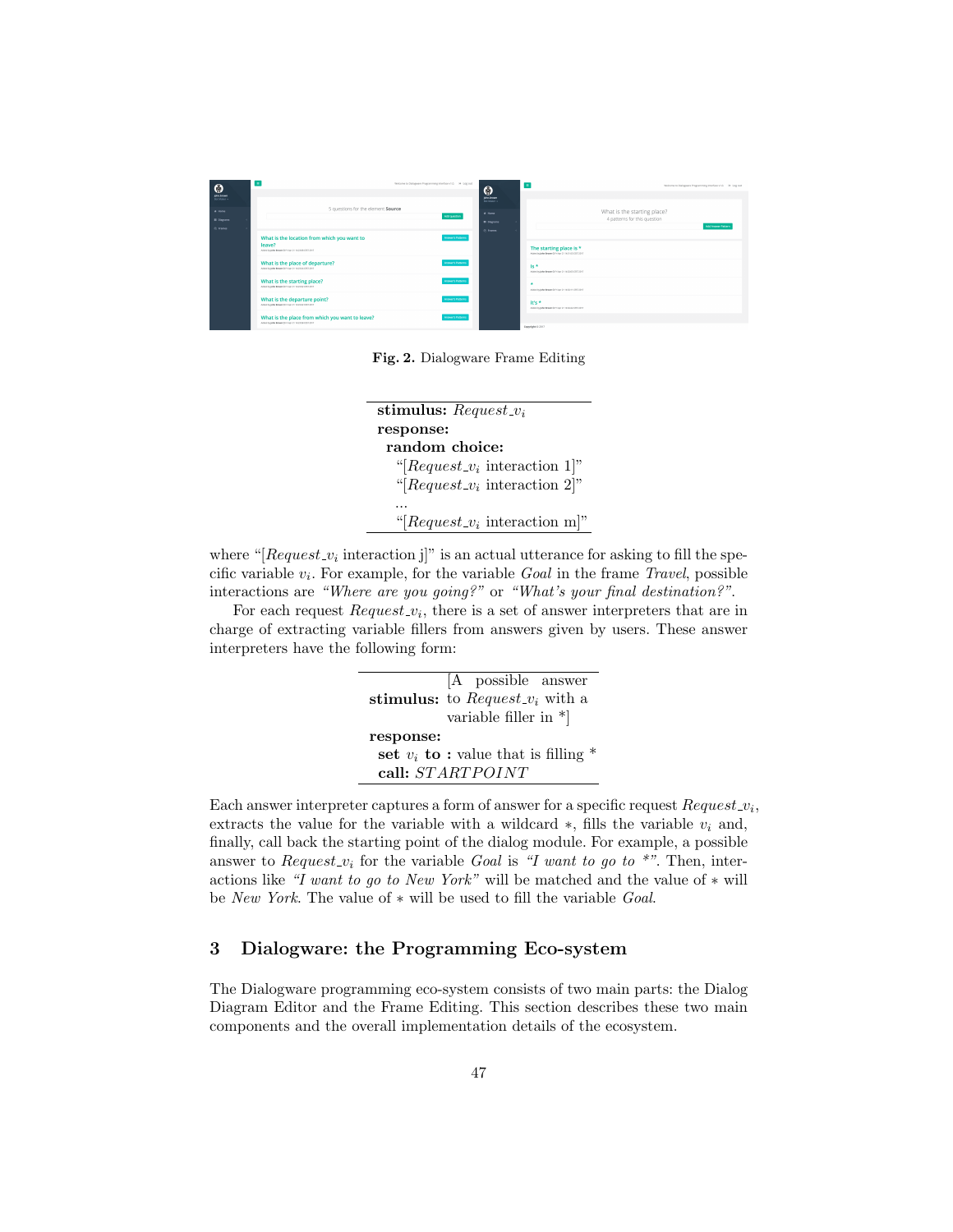#### 3.1 Diagram Editor

The Dialogware Diagram Editor is the core of the programming ecosystem. It offers a graphical interface for the definition of creating the control diagram of a goal-oriented conversational agent. The diagram editor is composed of two main section: the sidebar and the actual canvas (see Figure 1). The sidebar contains the palette of elements that can be added in the control diagram: frames and static values. When a user clicks on the Add Frame button, the selected frame is imported into the canvas. Then, the application prompts the user to specify the status of the dialogue block in the overall diagram. The main canvas allows to define the diagram by creating transitions among blocks (blue solid arrows) and declaring how variables are filled from one frame to the other (green thin arrows).

### 3.2 Frame Editing

The Frame Editing section is used to add interactions associated with the elements of a frame, as well as to add the response pattern to them. The frame editing allows to select the frame and to work on the interactions of the selected frame. By selecting a frame and an element the Frame editor shows the list of all questions associated with the selected frame element (see Figure 2 left panel). Finally, by selecting the Answer's Patterns button, the frame editor shows all the response patterns associated to the selected question. The Frame editor allows to write both novel questions and novel possible answers from different users (see Figure 2 right panel).

### 4 Conclusion and Future Work

Conversational agents are a rapidly expanding market. We have presented an approach to develop reusable dialog modules by introducing the dialogware as a novel form of software. Splitting dialogware programming in blocks is undoubtedly an effective approach in terms of software development, as well as being an effective method to reduce the overall complexity of building knowledge for conversational agents. As shown also for serious games [8], FrameNet [6, 4] is a very important source for organizing programming in general and the production of dialogware modules in particular.

The community of practitioners of conversational agents is rapidly increasing. Our dialogware programming ecosystem wants to foster a revolution: transforming artists, experts of communication and simple users of conversational agents in developers of dialogware.

In the future, by leveraging on techniques of semantic textual similarity [1, 20], we will improve our dialogware programming ecosystem by introducing modules that expand interactions. This will speed up the manual and controlled production of dialogware programs.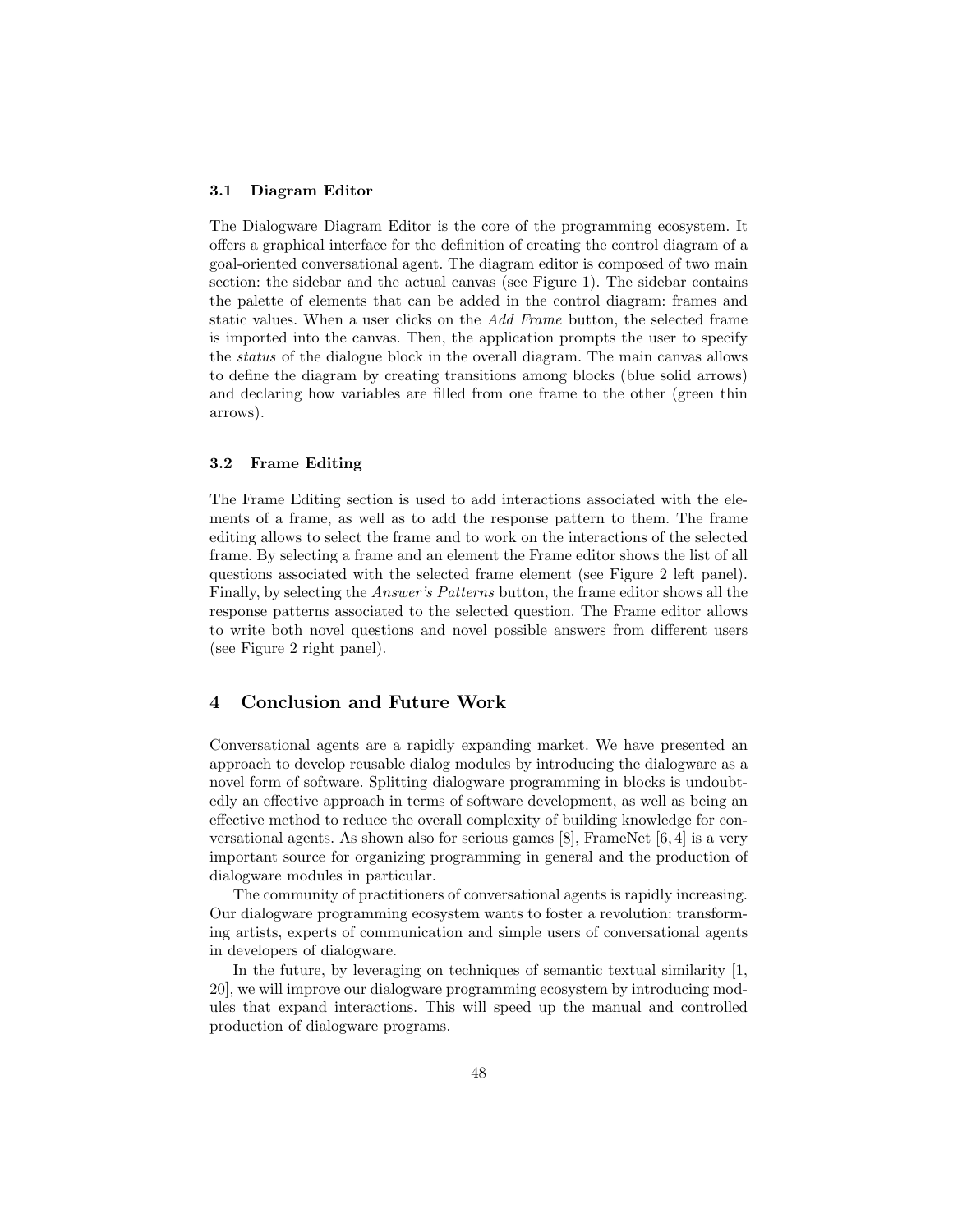### References

- 1. Agirre, E., Cer, D., Diab, M., Gonzalez-Agirre, A., Guo, W.: \*sem 2013 shared task: Semantic textual similarity. In: Second Joint Conference on Lexical and Computational Semantics (\*SEM), Volume 1: Proceedings of the Main Conference and the Shared Task: Semantic Textual Similarity. pp. 32–43. Association for Computational Linguistics, Atlanta, Georgia, USA (June 2013), http: //www.aclweb.org/anthology/S13-1004
- 2. Allen, J., Byron, D., Dzikovska, M., Ferguson, G., Galescu, L., Stent, A.: An Architecture for a Generic Dialogue Shell. Nat. Lang. Eng. 6(3-4), 213–228 (2000), http://dx.doi.org/10.1017/S135132490000245X
- 3. Augello, A., Gentile, M., Weideveld, L., Dignum, F.: A Model of a Social Chatbot, pp. 637–647. Springer International Publishing, Cham (2016), https://doi.org/ 10.1007/978-3-319-39345-2\_57
- 4. Baker, C.F., Fillmore, C.J., Lowe, J.B.: The berkeley framenet project. In: Proceedings of Proceedings of COLING-ACL. Montreal, Canada (1998)
- 5. Corrado, G.: Computer, respond to this email (2015), https://research. googleblog.com/2015/11/computer-respond-to-this-email.html
- 6. Fillmore, C.J.: The case for case. In: Bach, Harms (eds.) Universals in Linguistic Theory., pp. 1–88. New York: Holt, Rinehart, and Winston (1968)
- 7. Freedman, R.: Plan-based Dialogue Management in a Physics Tutor. In: Proceedings of the Sixth Conference on Applied Natural Language Processing. pp. 52–59. No. 9720359 in ANLC '00, Association for Computational Linguistics, Stroudsburg, PA, USA (2000), http://dx.doi.org/10.3115/974147.974155
- 8. Gentile, M., Citt`a, G., Ottaviano, S., La Guardia, D., Dal Grande, V., Allegra, M., Jarvinen, A.: A Semantic Frame Approach to Support Serious Game Design, pp. 246–256. Springer International Publishing, Cham (2016), https://doi.org/10. 1007/978-3-319-50182-6\_22
- 9. Goldman, D.: How Cortana got her corny jokes (2015), http://money.cnn. com/2015/07/30/technology/windows10-microsoft-cortana/{\%}0Ahttps: //chatbotconf.com/{\%}0A
- 10. Gray, J., Abelson, H., Wolber, D., Friend, M.: Teaching CS Principles with App Inventor. In: Proceedings of the 50th Annual Southeast Regional Conference. pp. 405–406. ACM-SE '12, ACM, New York, NY, USA (2012), http://doi.acm.org/ 10.1145/2184512.2184628
- 11. Henderson, M., Thomson, B., Young, S.: Deep Neural Network Approach for the Dialog State Tracking Challenge. In: Proceedings of the SIGDIAL 2013 Conference. p. 467{\textendash}471. Association for Computational Linguistics, Association for Computational Linguistics, Metz, France (2013), http://www.aclweb. org/anthology/W13-4073
- 12. Larsson, S., Traum, D.: Information state and dialogue management in the TRINDI Dialogue Move Engine Toolkit. Journal of Natural Language Engineering 6(3-4), 323–340 (2000)
- 13. Lison, P.: Structured Probabilistic Modelling for Dialogue Management Doctoral Dissertation by. Ph.D. thesis, University of Oslo (2013)
- 14. Maloney, J., Burd, L., Kafai, Y., Rusk, N., Silverman, B., Resnick, M.: Scratch: A Sneak Preview. In: Proceedings of the Second International Conference on Creating, Connecting and Collaborating Through Computing. pp. 104–109. C5 '04, IEEE Computer Society, Washington, DC, USA (2004), http://dx.doi.org/10. 1109/C5.2004.33